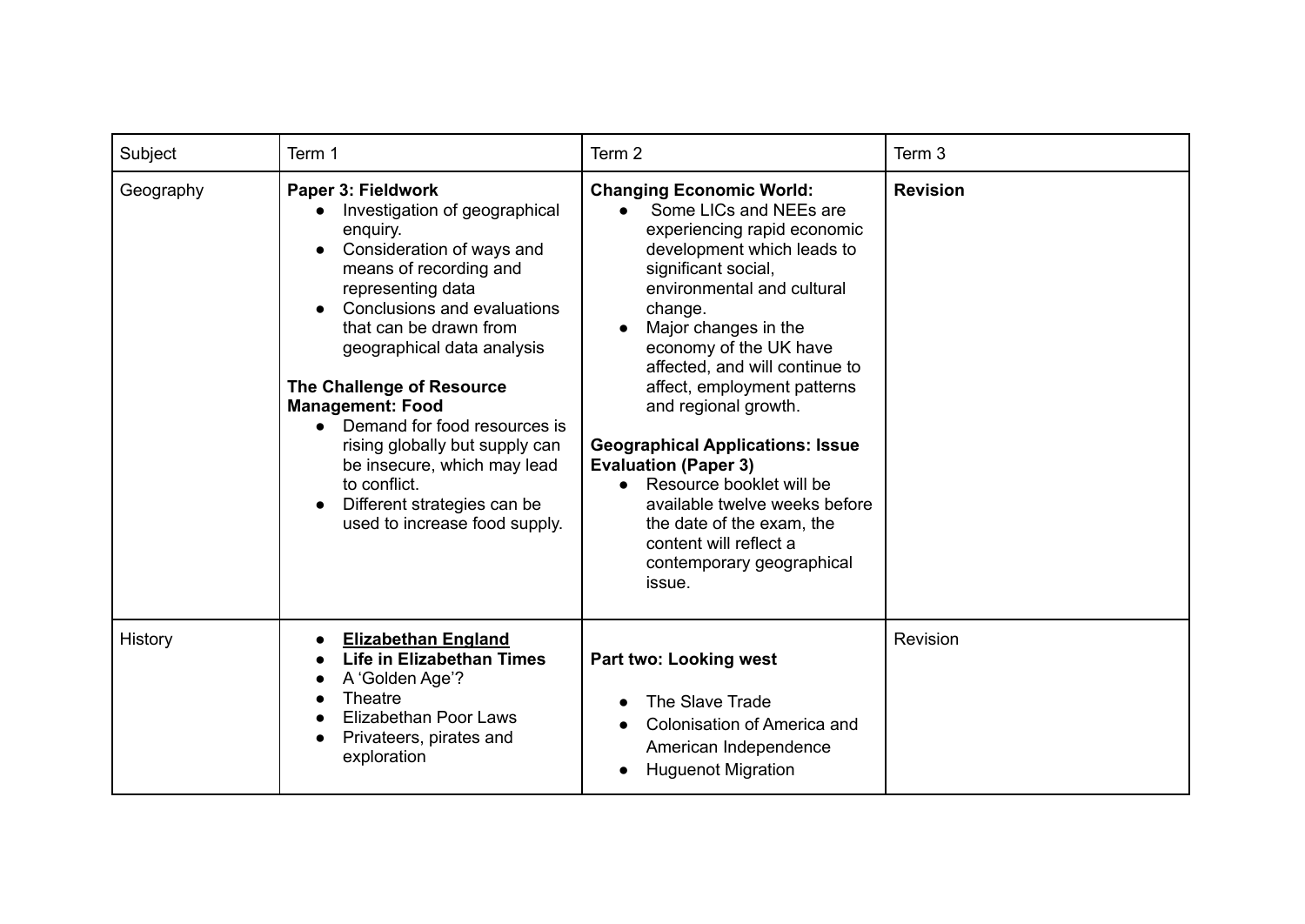|           | <b>Troubles at home and Abroad</b><br><b>Catholic Plots</b><br>$\bullet$<br>Mary Queen of Scots<br>Puritans<br>Spanish Armada<br><b>Historical Site Study</b><br>2022: Burghley's Almshouse,<br><b>Stamford, Lincolnshire</b><br><b>Britain: Migration, empires and the</b><br>people: c790 to the present day<br><b>Part one: Conquered and</b><br>conquerors<br>Vikings an Anglo-Saxons<br>Norman Invasion<br>The Hundred Years War | Highland clearances and<br>$\bullet$<br><b>Ulster plantations</b><br>Part three: Expansion and empire<br>The Raj in India<br>$\bullet$<br>Scramble for Africa<br>Migration to and within the<br>Empire, including Asian to<br>African migration<br>Irish Migration to Britain<br>Jewish Migration to Britain<br>$\bullet$<br>Part four: Britain in the 20th<br>century<br>Decolonisation; including<br>$\bullet$<br>Gandhi, Kenyatta and<br>Nkrumah<br>Second World War and<br><b>Windrush Generation</b><br>The European Union |                 |
|-----------|---------------------------------------------------------------------------------------------------------------------------------------------------------------------------------------------------------------------------------------------------------------------------------------------------------------------------------------------------------------------------------------------------------------------------------------|---------------------------------------------------------------------------------------------------------------------------------------------------------------------------------------------------------------------------------------------------------------------------------------------------------------------------------------------------------------------------------------------------------------------------------------------------------------------------------------------------------------------------------|-----------------|
| Sociology | <b>Social Stratification (Paper 2)</b><br>Functionalist views on<br>Inequality<br>Different views of<br>socio-economic class.<br>The work of Marx and Weber<br>on socio-economic class.<br><b>Cultural Capital</b><br><b>Social Capital</b>                                                                                                                                                                                           | Weber and types of authority<br>Democracy and voting<br>The Welfare State<br>Gender<br>Age<br>Class<br>Ethnicity<br>Interactionism                                                                                                                                                                                                                                                                                                                                                                                              | <b>Revision</b> |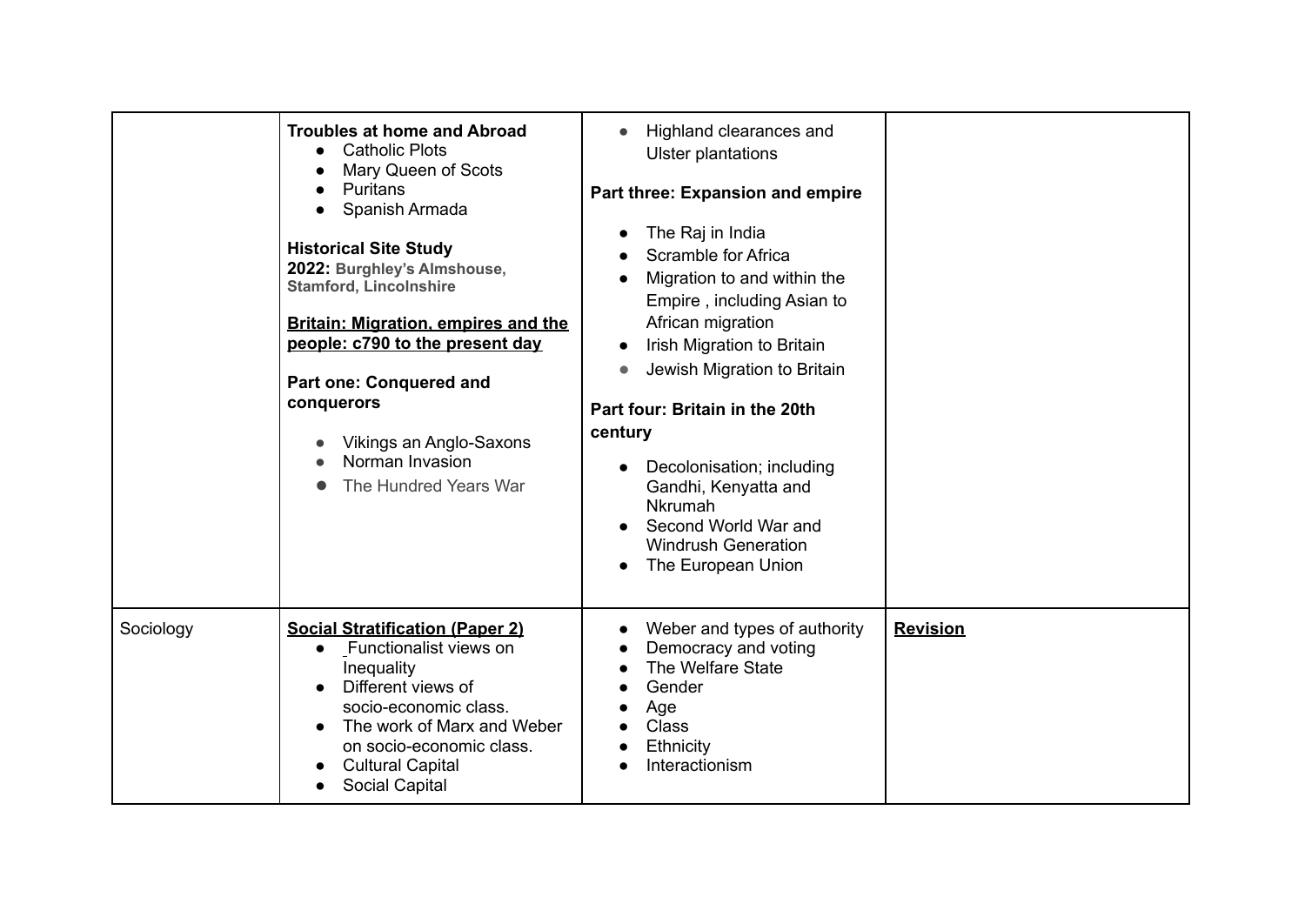|                        | <b>Material Capital</b><br>Discrimination<br>Life Chances<br>Devine and the affluent worker<br>Murray and the underclass<br>Townsend, Poverty and<br>relative deprivation                  | <b>Revision</b>                                                                                                                                                                                                                                                             |                                                                                                                                                                                                                          |
|------------------------|--------------------------------------------------------------------------------------------------------------------------------------------------------------------------------------------|-----------------------------------------------------------------------------------------------------------------------------------------------------------------------------------------------------------------------------------------------------------------------------|--------------------------------------------------------------------------------------------------------------------------------------------------------------------------------------------------------------------------|
| French                 | Theme 1:<br><b>Identity &amp; Culture</b><br>Career choices<br>Applying for jobs<br>Plans, hopes and wishes<br><b>Grammar</b><br>Perfect tense<br>Superlatives<br>Subjunctive              | Theme 2:<br>Local, national and global areas of<br>interest<br>Problems facing the world<br>The environment<br>Social issues & volunteering<br>$\bullet$<br><b>Grammar</b><br>Modal verbs in the conditional<br>Indirect object pronouns<br>Giving arguments for or against | <b>Revision</b><br>Key Topic vocabulary<br>Frequent misconceptions<br>Adverbs of frequency<br>Connectives<br>Adjectival agreements<br>Comparatives<br>Direct object pronouns<br>Identifying and using multiple<br>tenses |
| <b>BTEC</b> Enterprise | <b>A Promotion</b><br>A1 Elements of the promotional mix<br>and their purposes<br>A2 Targeting and segmenting the<br>market<br>A3 Factors influencing the choice of<br>promotional methods | <b>B Financial records</b><br><b>B1 Financial documents</b><br><b>B2 Payment methods</b><br>B3 Sources of revenue and costs<br>B4 Terminology in financial<br>statements<br>B5 Statement of comprehensive                                                                   | <b>C</b> Financial planning and<br>forecasting<br>C1 Using cash flow data<br>C2 Financial forecasting<br>C3 Suggesting improvements to cash<br>flow problems<br>C4 Break-even analysis and<br>break-even point           |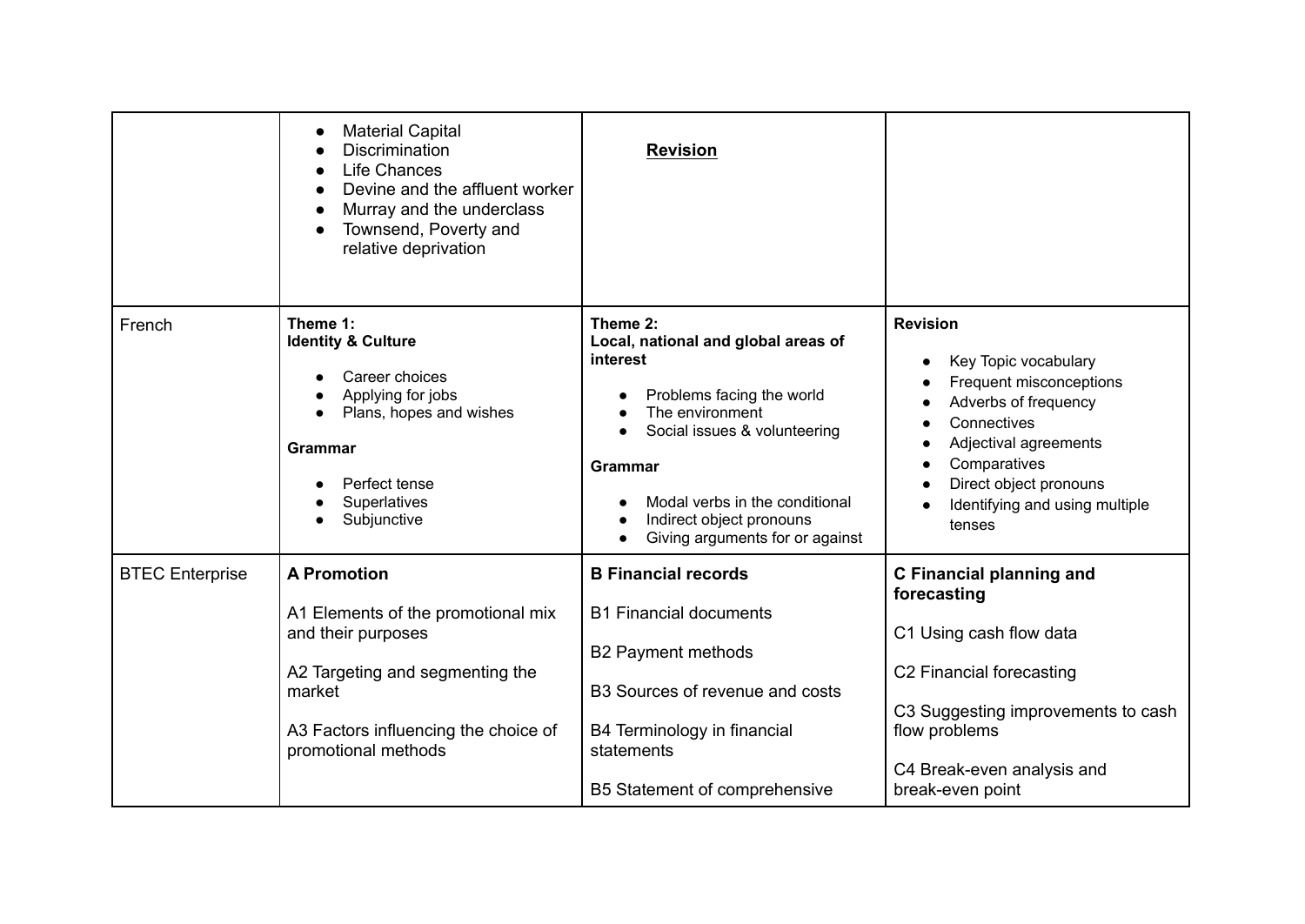| <b>BTEC Sport and</b><br><b>Fitness</b>  | <b>Component 2: The Principles of</b><br><b>Training, Nutrition and Psychology</b><br>for Sport and Activity<br>A Training to improve fitness for<br>sport and activity<br>A1 Interpreting fitness data in relation<br>to sport and activity<br>A2 Methods of training for sport and<br>activity<br>A3 The FITT principles and principles<br>of training<br>A4 Understanding fitness<br>programmes | income<br>B6 Statement of financial position<br>B7 Profitability and liquidity<br><b>B Nutrition for sport and activity</b><br><b>B1 Macronutrients</b><br><b>B2 Micronutrients</b><br><b>B3 Hydration</b><br>B4 Improving nutrition for sport and<br>activity | C5 Sources of business finance<br>C The psychological influence that<br>motivation, self-confidence and<br>anxiety have on participation in<br>sport and activity<br>C1 The impact of motivation on<br>participation in sport and activity<br>C2 The impact self-confidence can<br>have on participation in sport and<br>activity<br>C3 The impact of anxiety on<br>participation in sport and activity |
|------------------------------------------|----------------------------------------------------------------------------------------------------------------------------------------------------------------------------------------------------------------------------------------------------------------------------------------------------------------------------------------------------------------------------------------------------|----------------------------------------------------------------------------------------------------------------------------------------------------------------------------------------------------------------------------------------------------------------|---------------------------------------------------------------------------------------------------------------------------------------------------------------------------------------------------------------------------------------------------------------------------------------------------------------------------------------------------------------------------------------------------------|
| <b>Food Preparation</b><br>and Nutrition | <b>NEA 1: The Food Investigation</b><br><b>Assessment</b><br><b>Written Exam Skills</b>                                                                                                                                                                                                                                                                                                            | <b>NEA 2: The Food Preparation</b><br><b>Assessment</b><br><b>Written Exam Skills</b>                                                                                                                                                                          | <b>Targeted Revision &amp; Written Exam</b><br><b>Strategy</b>                                                                                                                                                                                                                                                                                                                                          |
| Design and<br>Technology                 | <b>NEA Coursework Assessment</b><br>continued                                                                                                                                                                                                                                                                                                                                                      | <b>Targeted Revision &amp; Written Exam</b><br><b>Strategy</b>                                                                                                                                                                                                 | <b>Targeted Revision &amp; Written Exam</b><br><b>Strategy</b>                                                                                                                                                                                                                                                                                                                                          |